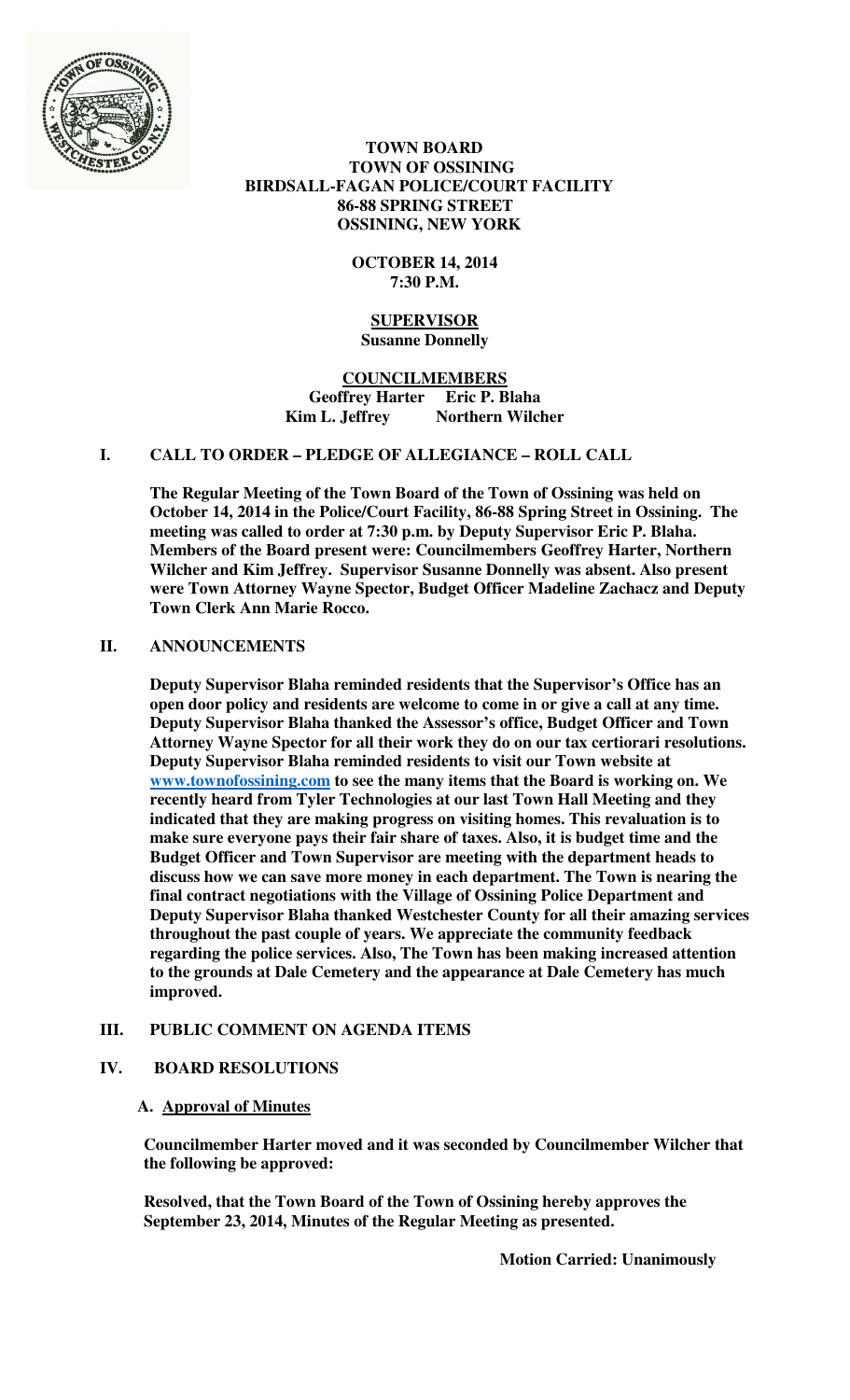## **B. Approval of Minutes-Special Meeting**

**Councilmember Jeffrey moved and it was seconded by Councilmember Wilcher that the following be approved:** 

**Resolved, that the Town Board of the Town of Ossining hereby approves the October 7, 2014, Minutes of the Special Meeting as presented.** 

## **Motion Carried: Unanimously**

## **C. Approval of Voucher Detail Report**

**Councilmember Wilcher moved and it was seconded by Councilmember Harter that the following be approved:** 

**Resolved, that the Town Board of the Town of Ossining hereby approves the Voucher Detail Report dated October 14, 2014 in the amount of \$1,749,310.00** 

**Motion Carried: Unanimously** 

## **D. TAX CERTIORARI**

**Woodland Farms, LLC** 

**vs. Town Of Ossining** 

**Councilmember Harter moved and it was seconded by Councilmember Wilcher that the following be approved:** 

**WHEREAS, proceedings pursuant to Article 7 of the Real Property Tax Law of the State of New York were instituted by Woodland Farms LLC against the Town of Ossining, to review the tax assessments made on Petitioner's property located at 104 Woodside Avenue, Village of Briarcliff Manor, Town of Ossining, and designated on the tax assessment map of the Town of Ossining as Section 98.10-2-48 for Tax Assessment Years 2010, 2011, 2012, and 2013, which proceedings are now pending in the Supreme Court of the State of New York, County of Westchester, under Index Nos. 25041-2010, 15891-2011, 65155- 2012 and 64528-2013; and** 

**WHEREAS, the above Petitioner has agreed to a compromise and settlement of such proceedings, subject to the approval of the Town Board, correcting and reducing the assessed valuation of its real property and improvements, as follows:** 

## **Assessment Years 2010 thru. 2013**

## **Total Assessment:**

#### **\$93,000**

**be and the said assessments are hereby corrected and reduced to the following amounts:**

| <b>Assessment</b> | Tax  | Total Current | Reduction in | Proposed New |
|-------------------|------|---------------|--------------|--------------|
| Year              | Year | Assessment    | Assessment   | Assessment   |
| 2010              | 2011 | 93,000        | 18,600       | 74,400       |
| 2011              | 2012 | 93,000        | 18,600       | 74,400       |
| 2012              | 2013 | 93,000        | 18,600       | 74,400       |
| 2013              | 2014 | 93,000        | 18,600       | 74,400       |

**WHEREAS, any and all refunds necessitated by said settlement will be made without interest; and WHEREAS, the Town Board, upon the recommendation of the Assessor,**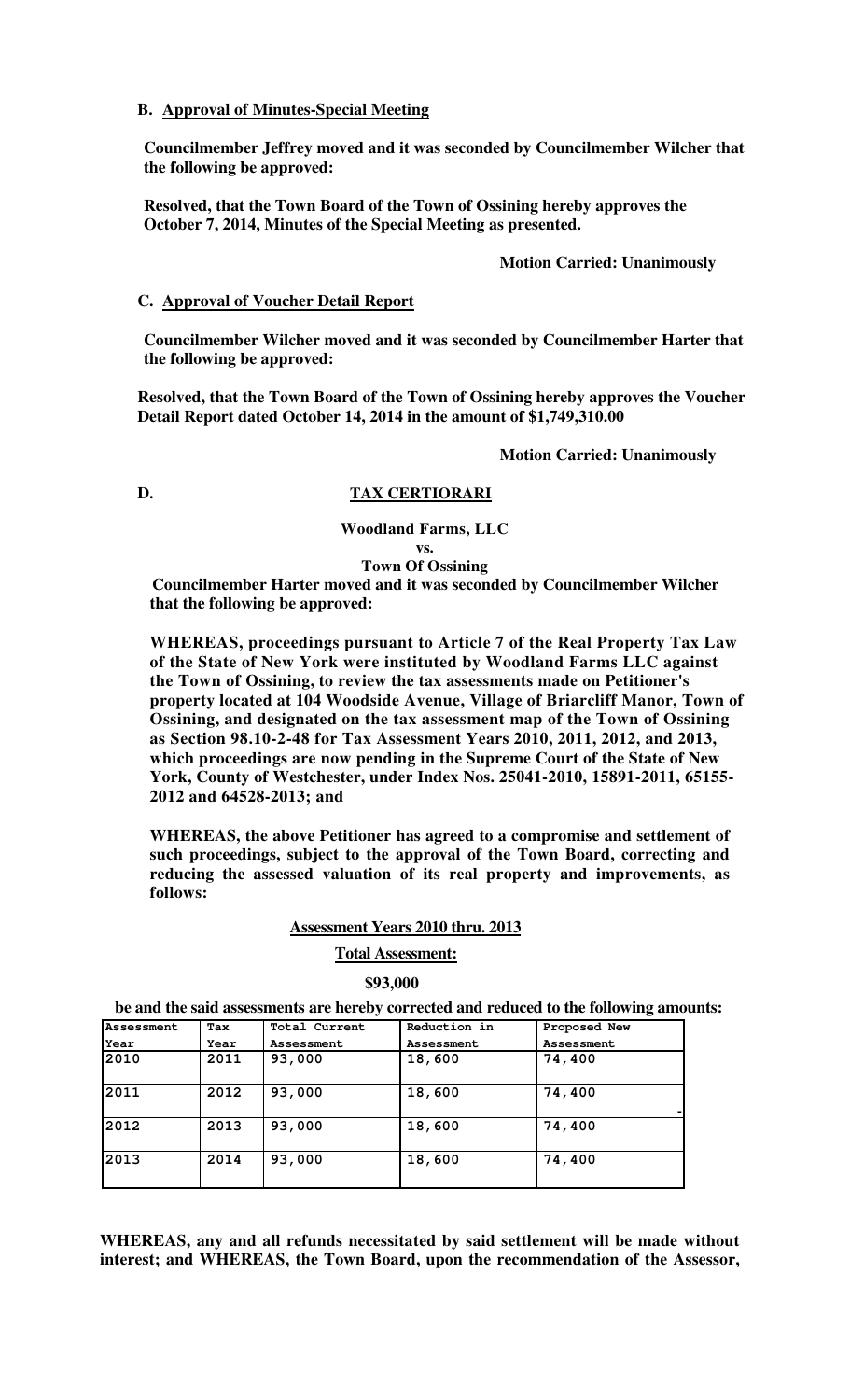**concurred by the Town Attorney, finds the proposed settlement appropriate and in the best interest of the Town of Ossining; now therefore it is**

**RESOLVED, that settlement of the proceedings, on the terms set forth herein, is hereby accepted and approved, subject to the approval of the Supreme Court, Westchester County, wherein such proceedings are pending; and it is further** 

**RESOLVED, that the Town Attorney is hereby authorized and directed to procure and execute any documents necessary to effectuate such settlement; and it is further**

**RESOLVED, subject to the approval of the Supreme Court, Westchester County, that the Assessor is authorized and directed to make the changes and corrections to the individual unit assessment on the tax assessment roll of the Town of Ossining, which will be ordered pursuant to the Consent Judgment to be entered in accordance with the terms of this settlement, and the Receiver of Taxes is authorized and directed to process and pay the refund of Town of Ossining taxes estimated to be \$849.12, which will be ordered pursuant to said Consent Judgment**.

**Motion Carried: Unanimously** 

# **E. TAX CERTIORARI**

**Woodland Farms, LLC** 

**vs.** 

**Town Of Ossining** 

**Councilmember Wilcher moved and it was seconded by Councilmember Harter that the following be approved:** 

**WHEREAS, proceedings pursuant to Article 7 of the Real Property Tax Law of the State of New York were instituted by Woodland Farms LLC against the Town of Ossining, to review the tax assessments made on Petitioner's property located at 120 Woodside Avenue, Village of Briarcliff Manor, Town of Ossining, and designated on the tax assessment map of the Town of Ossining as Section 98.10-2-47 for Tax Assessment Years 2011, 2012, and 2013, which proceedings are now pending in the Supreme Court of the State of New York, County of Westchester, under Index Nos.15891-2011, 65153-2012 and 64527-2013; and**

**WHEREAS, the above Petitioner has agreed to a compromise and settlement of such proceedings, subject to the approval of the Town Board, correcting and reducing the assessed valuation of its real property and improvements, as follows:** 

# **Assessment Years 2011 thru 2013**

**Total Assessment:** 

# **\$49,095**

| be and the said assessments are hereby corrected and reduced to the following amounts: |  |  |  |                                                                                                           |  |  |  |  |  |
|----------------------------------------------------------------------------------------|--|--|--|-----------------------------------------------------------------------------------------------------------|--|--|--|--|--|
|                                                                                        |  |  |  | Assessment Year   Tax Year   Total Current Assessment   Reduction in Assessment   Proposed New Assessment |  |  |  |  |  |

|      | $\sim$ $\sim$ $\sim$ $\sim$ $\sim$ |        |       |        |
|------|------------------------------------|--------|-------|--------|
| 2011 | 2012                               | 49,095 | 9,820 | 39,275 |
| 2012 | 2013                               | 49,095 | 9,820 | 39,275 |
| 2013 | 2014                               | 49,095 | 9,820 | 39,275 |

**WHEREAS, ally and all refunds necessitated by said settlement will be made without interest; and WHEREAS, the Town Board, upon the recommendation of the Assessor, concurred by the Town Attorney, finds the proposed settlement appropriate and in the best interest of the Town of Ossining; now therefore it is**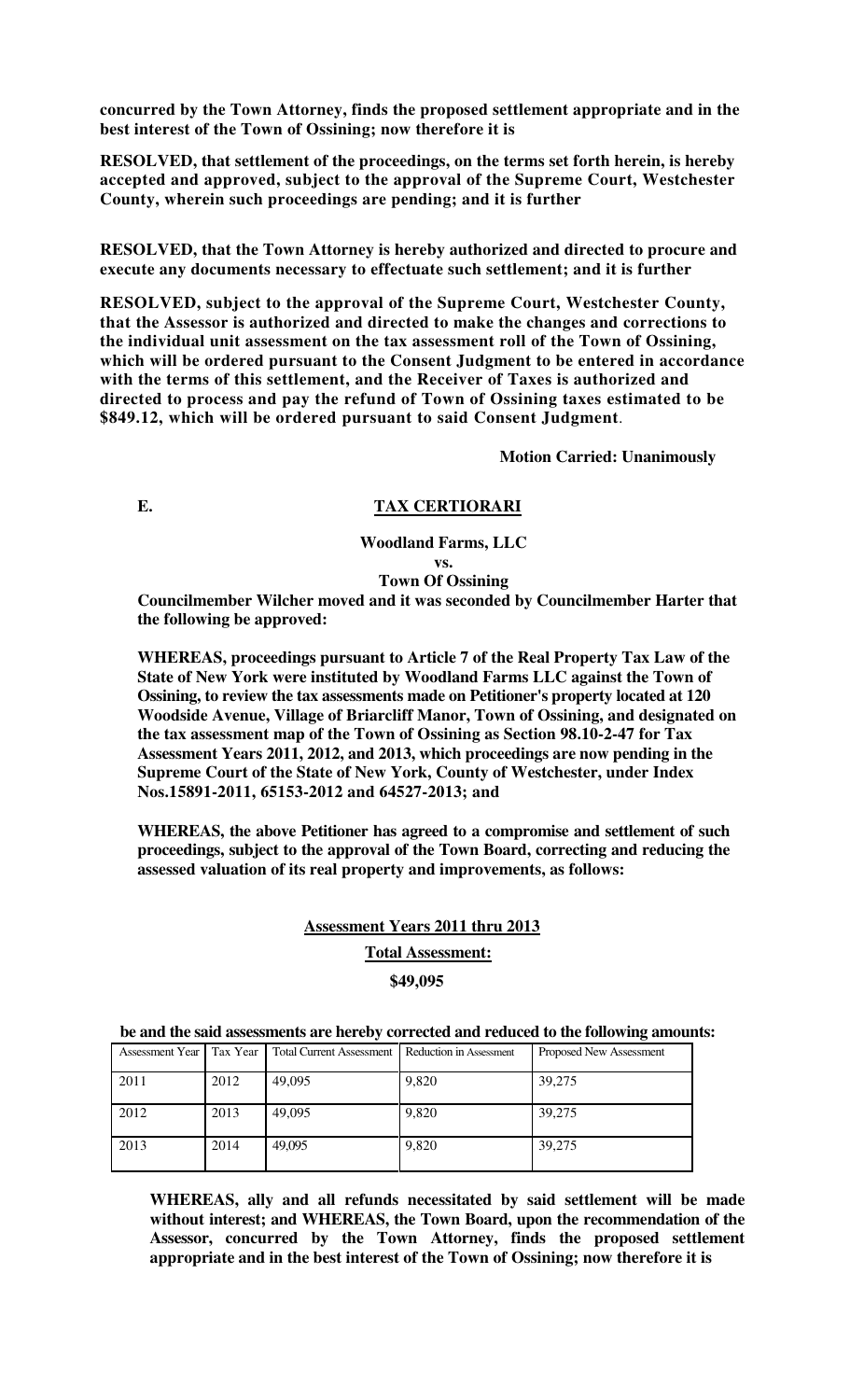**RESOLVED, that settlement of the proceedings, on the terms set forth herein, is hereby accepted and approved, subject to the approval of the Supreme Court, Westchester County, wherein such proceedings are pending; and it is further**

**RESOLVED, that the Town Attorney is hereby authorized and directed to procure and execute any documents necessary to effectuate such settlement; and it is further** 

**RESOLVED, subject to the approval of the Supreme Court, Westchester County, that the Assessor is authorized and directed to make the changes and corrections to the individual unit assessment on the tax assessment roll of the Town of Ossining, which will be ordered pursuant to the Consent Judgment to be entered in accordance with the terms of this settlement, and the Receiver of Taxes is authorized and directed to process and pay the refund of Town of Ossining taxes estimated to be \$ 341.09, which will be ordered pursuant to said Consent Judgment.** 

 **Motion Carried: Unanimously** 

# **F. Personnel- Parks Department- End of Appointment**

**Councilmember Wilcher moved and it was seconded by Councilmember Jeffrey that the following be approved:** 

**Resolved, that the Town Board of the Town of Ossining hereby ends the seasonal appointment of Pauline Palma, effective September 19 th, 2014.** 

 **Motion Carried: Unanimously** 

# **G. Personnel- Parks Department- End of Appointment**

**Councilmember Harter moved and it was seconded by Councilmember Wilcher that the following be approved:** 

**Resolved, that the Town Board of the Town of Ossining hereby ends the seasonal appointment of Evan Rodriguez, effective September 19th, 2014.** 

 **Motion Carried: Unanimously** 

## **H. Personnel- Parks Department- End of Appointment**

**Councilmember Wilcher moved and it was seconded by Councilmember Jeffrey that the following be approved:** 

**Resolved, that the Town Board of the Town of Ossining hereby ends the seasonal appointment of Robert Hinson, effective September 30 th, 2014.**

**Motion Carried: Unanimously**

## **I. Full-time Determination-ACA**

**Councilmember Wilcher moved and it was seconded by Councilmember Harter that the following be approved:** 

**WHEREAS, pursuant to the Patient Protection and Affordable Care Act (the "Act"), the Town of Ossining ("Town") must determine the full-time status of ongoing employees in order to satisfy its obligations under the employer shared-responsibility requirements of the Act; and**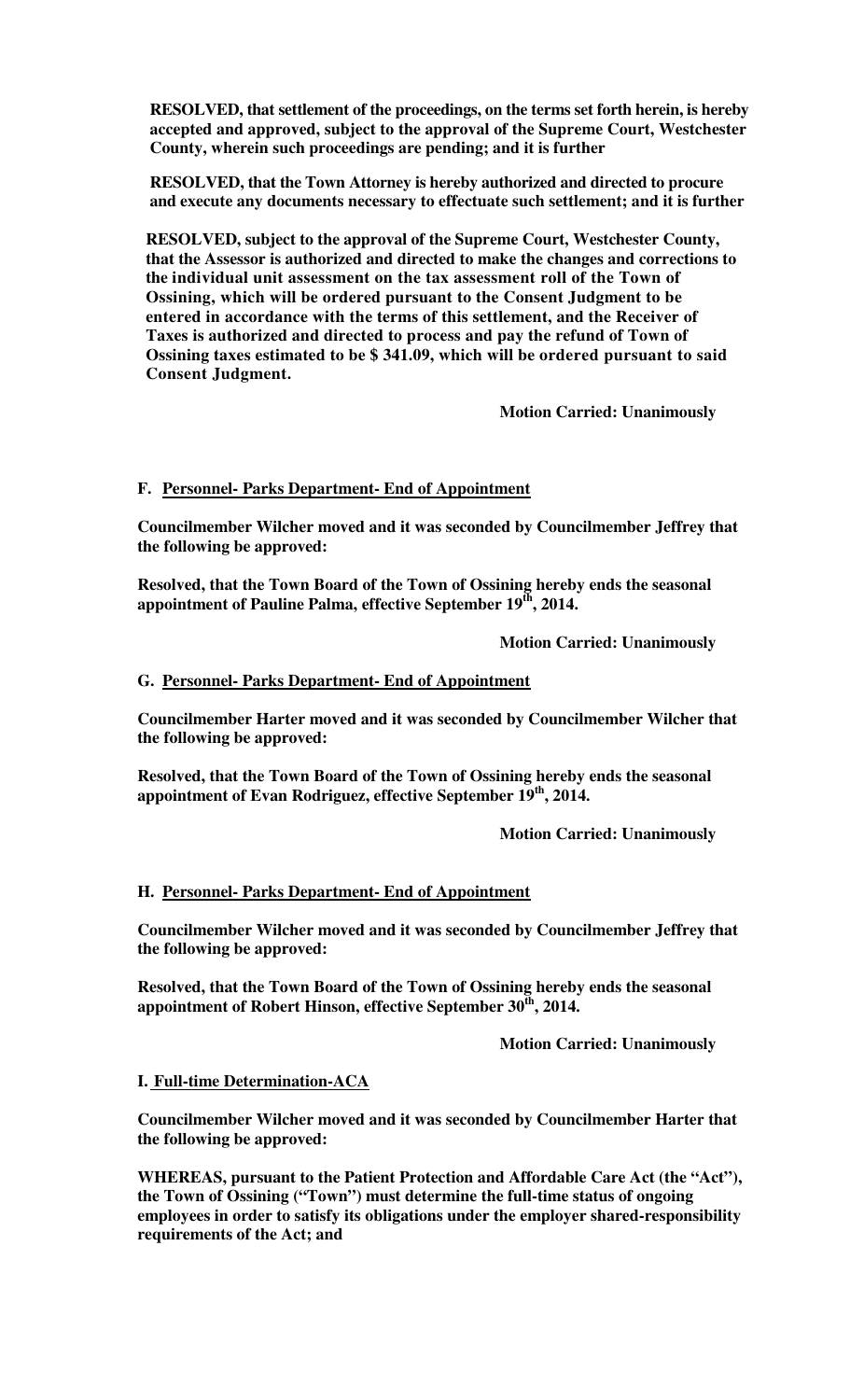**WHEREAS, such full-time employee status must be determined prior to the start of the health plan year beginning in 2015; and** 

 **WHEREAS, the regulations under the Act allow the Town to establish look-back periods to be used for ongoing employees to determine whether a given employee is full-time for purposes of the Act; and** 

 **WHEREAS, the Town desires to establish a look-back standard measurement period, administrative period and stability period for its ongoing employees; and** 

**WHEREAS, the Town participates in and provides a health plan through the New York State Health Insurance Program (NYSHIP); and** 

**WHEREAS, the Town's health plan operates on a calendar year plan year; and** 

**NOW THEREFORE, BE IT RESOLVED, that the standard measurement period for ongoing employees shall be a period of 12 months to be measured from November 1, to October 31, with the first standard measurement period running from November 1, 2013 to October 31, 2014; and** 

**BE IT FURTHER RESOLVED, that the administrative period for ongoing employees shall be a period of 60 days to be measured from November 1 to December 31, with the first administrative period running from November 1, 2014 to December 31, 2014; and** 

**BE IT FURTHER RESOLVED, that the stability period for ongoing employees determined to have averaged at least 30 hours of service or more per week shall be a period of 12 months to begin immediately after the administrative period on January 1 and to continue until December 31, with the first stability period running from January 1, 2015 to December 31, 2015; and** 

**BE IT FURTHER RESOLVED, that the stability period for ongoing employees determined not to have averaged at least 30 hours of service or more per week shall be a period of 12 months to begin immediately after the administrative period on January 1 and to continue until December 31, with the first stability period running from January 1, 2015 to December 31, 2015.** 

 **Motion Carried: Unanimously**

## **J. Variable Hour Employees-ACA**

**Councilmember Harter moved and it was seconded by Councilmember Wilcher that the following be approved:** 

**WHEREAS, pursuant to the Patient Protection and Affordable Care Act (the "Act"), the Town of Ossining ("Town") must determine the full-time status of New Variable Hour employees in order to satisfy its obligations under the employer sharedresponsibility requirements of the Act; and** 

**WHEREAS, the regulations under the Act allow the Town to establish look-back periods to be used for New Variable Hour employees to determine whether a given employee is full-time for purposes of the Act; and** 

**WHEREAS, the Town desires to establish a look-back initial measurement period, administrative period and stability period for its New Variable Hour employees; and** 

**WHEREAS, the Town participates in and provides a health plan through the New York State Health Insurance Program (NYSHIP); and** 

**WHEREAS, the Town's health plan operates on a calendar year plan year; and**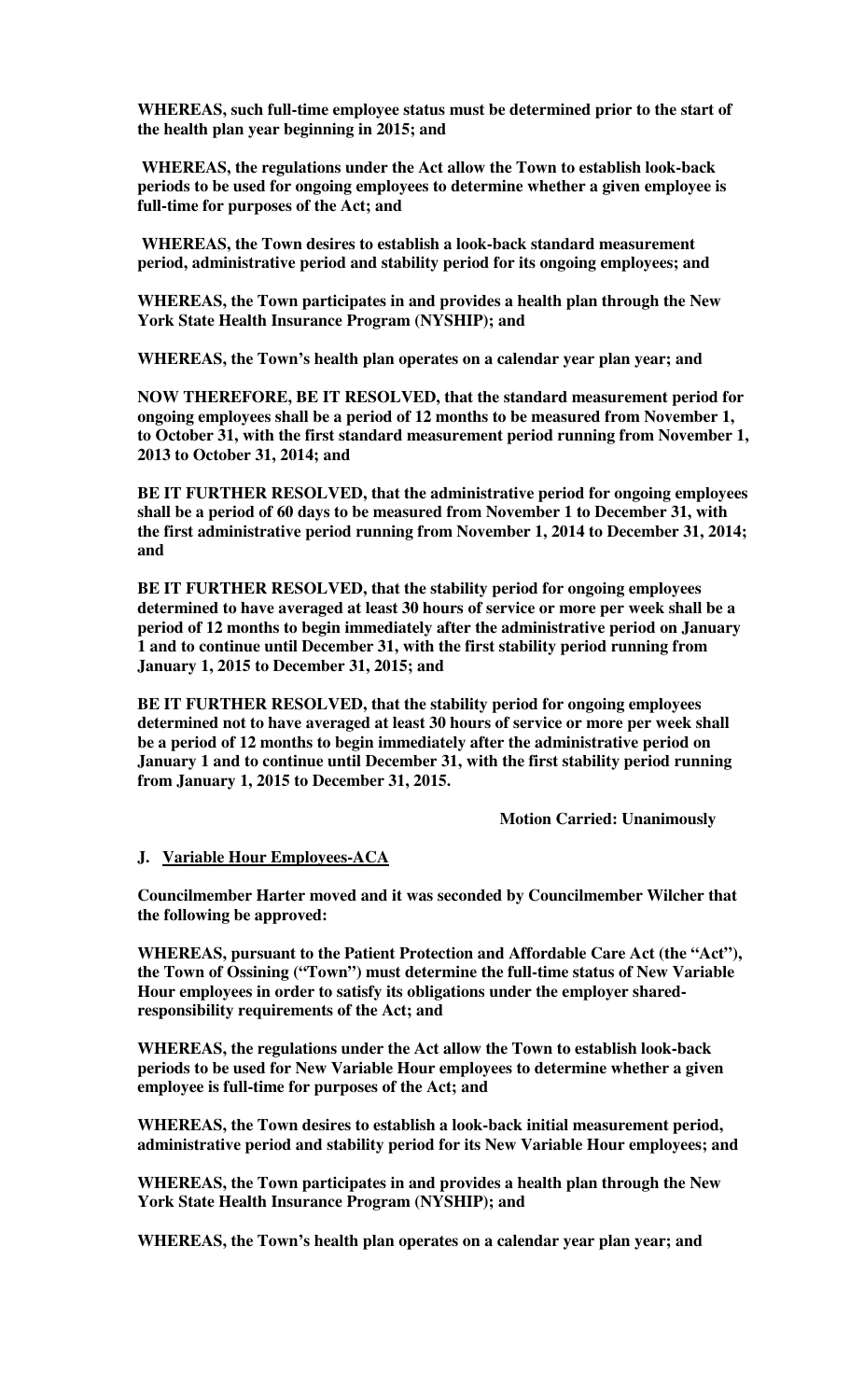**NOW THEREFORE, BE IT RESOLVED, that the initial measurement period for New Variable Hour employees shall be a period of 12 months to be measured from the first day of the month beginning on or next following the employee's start date with the Town; and** 

**BE IT FURTHER RESOLVED, that the administrative period for New Variable Hour employees shall be a period which shall begin at the end of the initial measurement period and shall continue through the end of the first full calendar month beginning on or after the end of the initial measurement period; and BE IT FURTHER RESOLVED, that the stability period for New Variable Hour employees determined to have averaged at least 30 hours of service or more per week during the initial measurement period, shall be a period of 12 consecutive calendar months to begin immediately after the end of the administrative period; and** 

**BE IT FURTHER RESOLVED, that the stability period for New Variable Hour employees determined not to have averaged at least 30 hours of service or more per week during the initial measurement period, shall be a period of 12 consecutive calendar months to begin immediately after the end of the administrative period.**

 **Motion Carried: Unanimously**

# **V. CORRESPONDENCE TO BE RECEIVED AND FILED**

**Councilmember Jeffrey moved and it was seconded by Councilmember Wilcher that the following be approved:** 

**Resolved, that the Town Board of the Town of Ossining hereby accepts the Planning Board meeting minutes dated August 13, 2014.** 

 **Motion Carried: Unanimously**

# **VI. MONTHLY REPORTS**

**Councilmember Harter moved and it was seconded by Councilmember Wilcher that the following be approved:** 

**Resolved, that the Town Board of the Town of Ossining hereby accepts the following monthly reports for the month of September 2014 from:** 

- **Town Clerk's Office**
- **Town Supervisor's Office**
- **Town Building Department**
- **Town Highway Department**
- **Tax Receiver's Office**

 **Motion Carried: Unanimously**

## **VII. VISITOR RECOGNITION**

**Mark Fry (member of the OBCC) advised the Board that they have been working on researching the history of the OBCC. He is doing research from 1915 through the present. OBCC has been serving the community for 97 years so far. During our research we wanted to find out if the OBCC was eligible for FEMA funding after hurricane Sandy.** 

*According to Ron Krolikowski (FEMA representative) The Town owns the Boathouse, and has a license agreement (no lease) with the OBCC which states "the Town, as part*